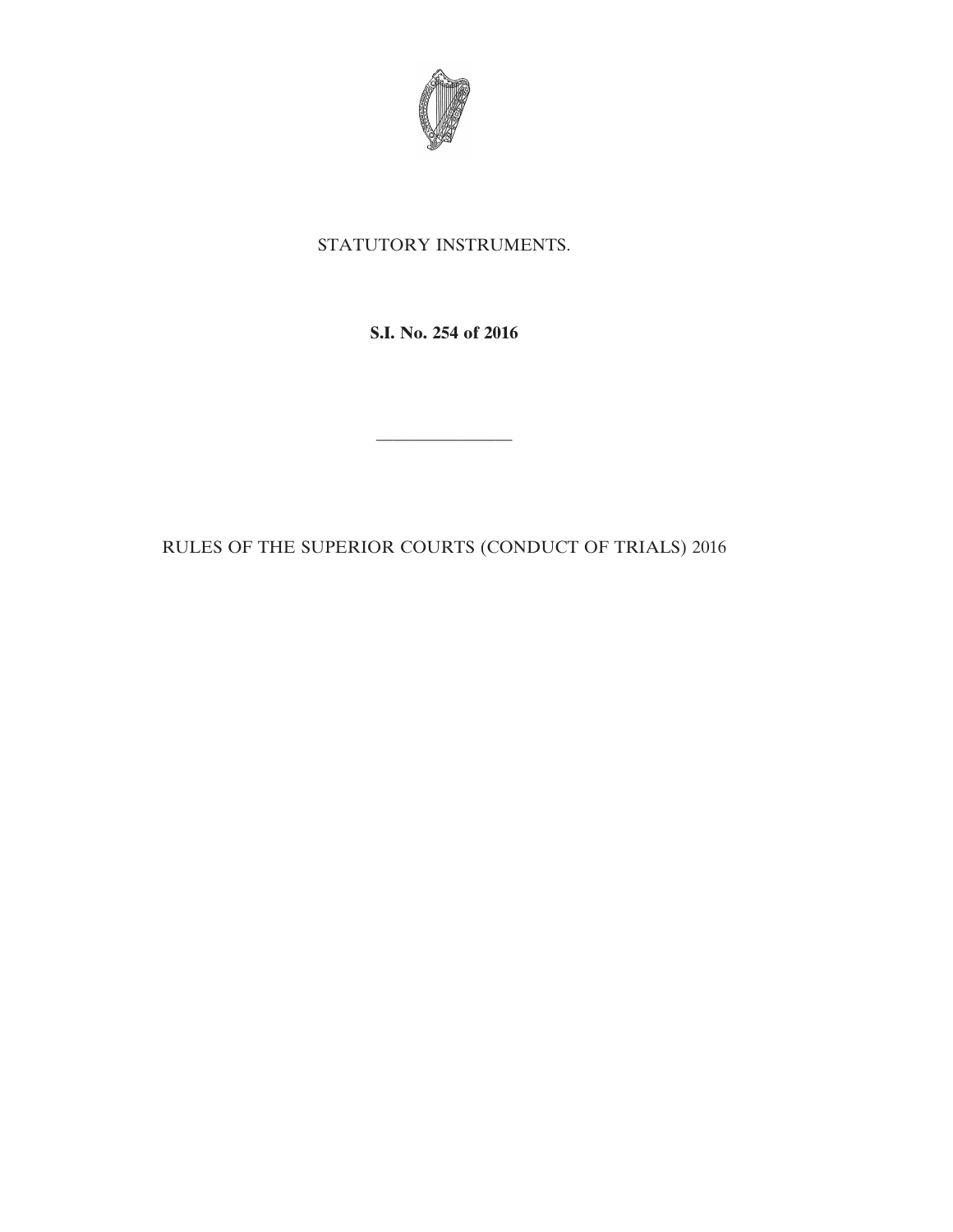## RULES OF THE SUPERIOR COURTS (CONDUCT OF TRIALS) 2016

We, the Superior Courts Rules Committee, constituted pursuant to the provisions of the Courts of Justice Act 1936, section 67, by virtue of the powers conferred upon us by The Courts of Justice Act 1924, section 36, and the Courts of Justice Act 1936, section 68 (as applied by the Courts (Supplemental Provisions) Act 1961, section 48), the Courts (Supplemental Provisions) Act 1961, section 14, and of all other powers enabling us in this behalf, do hereby make the following Rules of Court.

Dated this 29th day of October, 2015.

Sean Ryan

Mary Laffoy

Peter Kelly

Deirdre Murphy

Paul McGarry

Gerard Meehan

Stuart Gilhooly

Michael Kavanagh

Noel Rubotham

John Mahon

I concur in the making of the following Rules of Court.

Dated this 5th day of April, 2016.

FRANCES FITZGERALD, Minister for Justice and Equality.

> *Notice of the making of this Statutory Instrument was published in "Iris Oifigiúil" of* 20*th May*, 2016.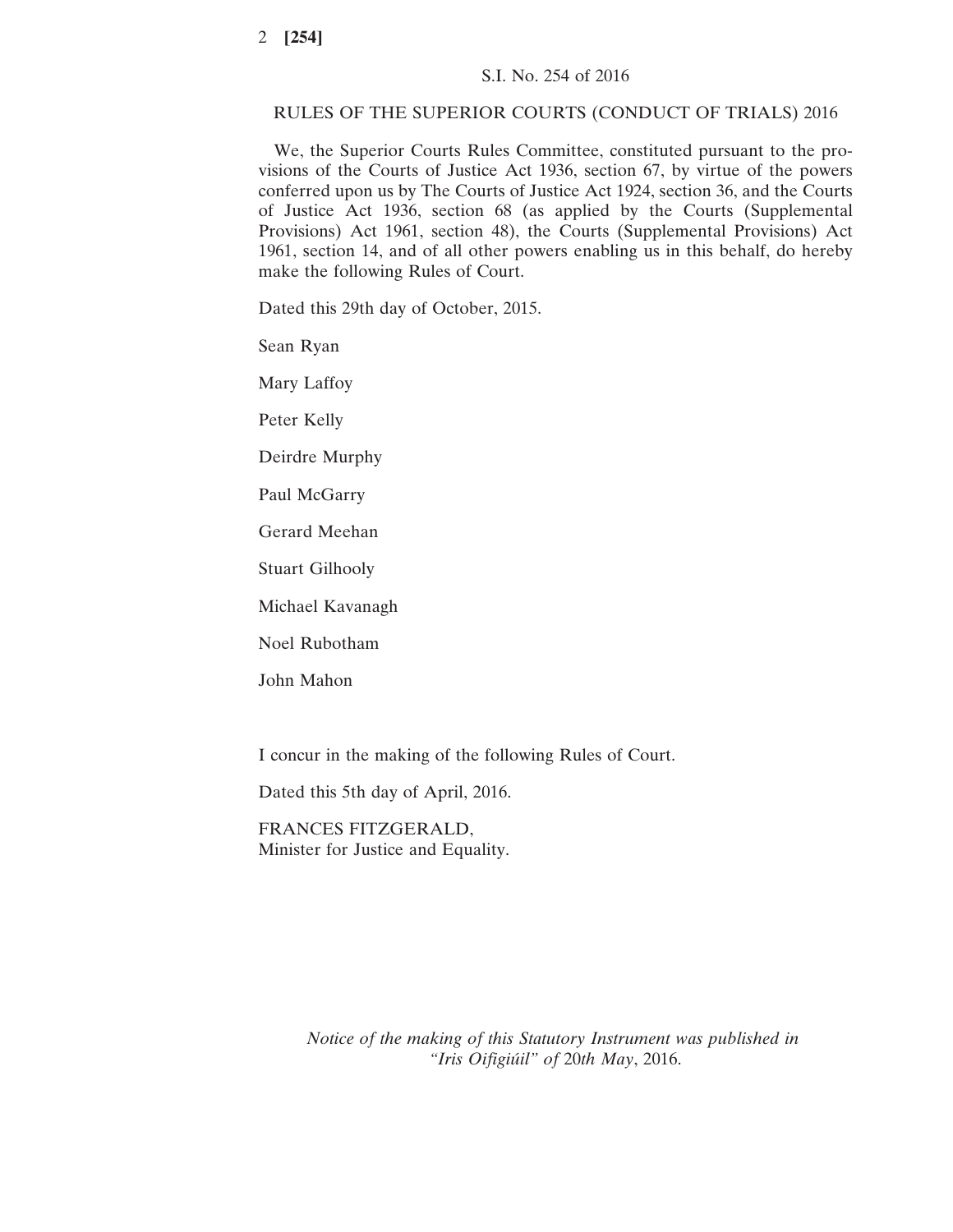# S.I. No. 254 of 2016

RULES OF THE SUPERIOR COURTS (CONDUCT OF TRIALS) 2016

1. (1) These Rules, which may be cited as the Rules of the Superior Courts (Conduct of Trials) 2016, shall come into operation on the 1st day of October 2016.

(2) These Rules shall be construed together with the Rules of the Superior Courts.

(3) The Rules of the Superior Courts as amended by these Rules may be cited as the Rules of the Superior Courts 1986 to 2016.

2. The Rules of the Superior Courts are amended:

(i) by the insertion, immediately following rule 11 of Order 20, of the following rule:

"12. (1) Where a plaintiff intends or proposes to offer expert evidence on any matter at the trial, the statement of claim shall disclose that intention or proposal and state succinctly the field of expertise concerned and the matters on which expert evidence is intended or proposed to be offered.

- (2) This rule shall not apply to personal injuries actions.";
- (ii) by the insertion, immediately following rule 22 of Order 21, of the following rule:

"23. (1) Where a defendant intends or proposes to offer expert evidence on any matter (including on any matter arising only in connection with a counterclaim) at the trial, the defence (or, as the case may be, the counterclaim) shall disclose that intention or proposal and state succinctly the field of expertise concerned and the matters on which expert evidence is intended or proposed to be offered.

- (2) This rule shall not apply to personal injuries actions.";
- (iii) by the insertion, immediately following rule 29 of Order 31, of the following rule:
	- "30. (1) Without prejudice to—
		- (a) the preceding rule and
		- (b) any rule of law under which the non-party would be entitled or have a duty to

withhold disclosure of information,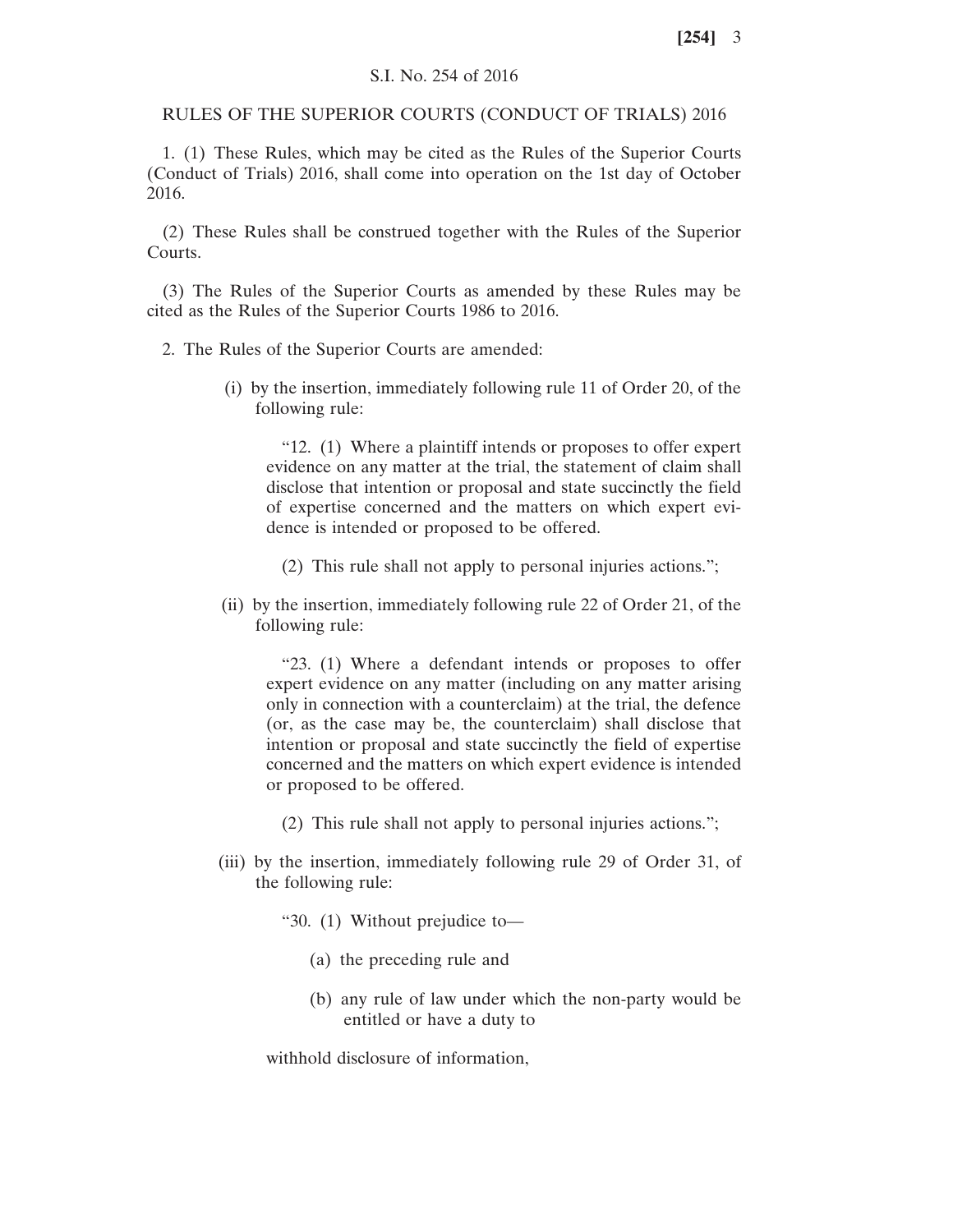where a person not a party to the cause or matter before the Court (in this rule, the "non-party") has access to information which is not reasonably available to a party to the cause or matter, and which the Court is satisfied would not have been procurable by means of discovery made, or answers to interrogatories given by the person under rule 29, the Court may, on the application of a party by motion on notice to the non-party, and unless it is satisfied that it would not be in the interests of justice that the information concerned be disclosed, make an order directing the non-party who has access to the information to—

- (a) prepare and file a document recording the information; and
- (b) serve a copy of that document on the parties to the cause or matter.

(2) An application under sub-rule (1) shall be supported by an affidavit sworn by or on behalf of the moving party, which shall set out the grounds on which the moving party believes that:

- (a) the information sought is not reasonably available to the moving party;
- (b) the information would not have been procurable by means of discovery made, or answers to interrogatories given by the person under rule 29;
- (c) the information sought is reasonably available to the non-party against whom such an order is sought;
- (d) the information sought is likely to support the case of the moving party or adversely affect the case of one of the other parties to the cause or matter; and
- (e) disclosure of the information sought is necessary in order to dispose fairly of the claim or to save costs.
- (3) The non-party may deliver and file an affidavit in reply.

(4) The Court may make an order under sub-rule (1) only where—

(a) the information of which disclosure is sought are likely to support the case of the moving party or adversely affect the case of one of the other parties to the cause or matter; and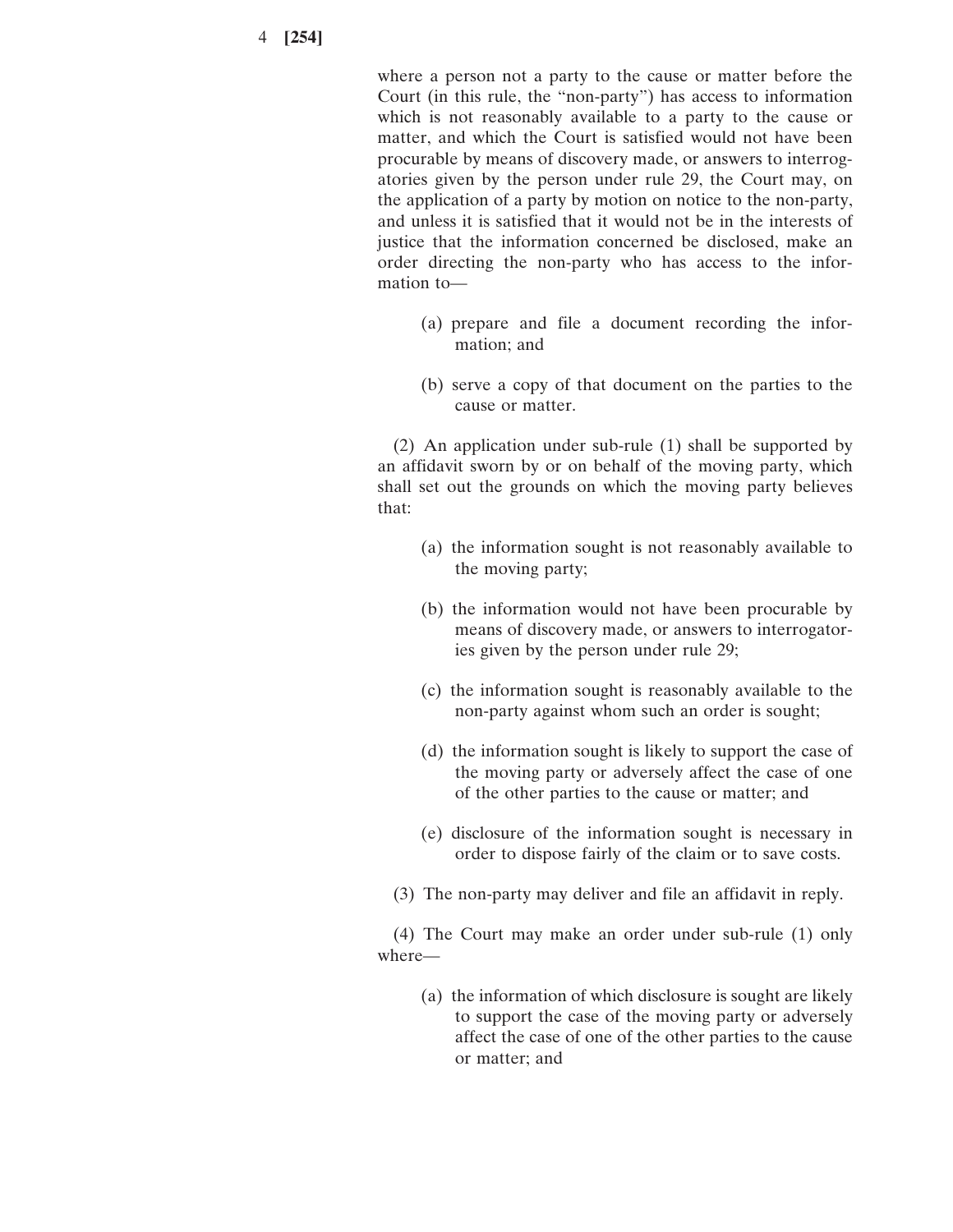- (b) disclosure of the information sought is necessary in order to dispose fairly of the claim or to save costs.
- (5) An order under sub-rule (1) shall–
	- (a) specify the information or the classes of information which the non-party must disclose; and
	- (b) require the non-party, when making disclosure, to specify any such information–
		- (i) which is no longer in the non-party's control; or
		- (ii) in respect of which the non-party claims an entitlement or duty to withhold disclosure.
- (6) An order under sub-rule (1) may—
	- (a) require the non-party to indicate what has happened to such information which is no longer in the nonparty's control; and
	- (b) may include directions as to the time and manner of disclosure of the information.

(7) The moving party seeking an order under sub-rule (1) shall indemnify the non-party in respect of all costs thereby reasonably incurred by that person and such costs borne by the said party shall be deemed to be costs of that party for the purposes of Order 99.

- (8) An order under sub-rule (1) shall not be made unless:
	- (a) the moving party shall have previously applied by letter in writing requesting that disclosure be made voluntarily; and
	- (b) a reasonable period of time for such discovery has been allowed; and
	- (c) the non-party requested has failed, refused or neglected to make such disclosure or has ignored such request.

(9) Notwithstanding sub-rule (8), in any case where by reason of the urgency of the matter or the consent of the moving party and the non-party against whom such order is sought, the nature of the case or any other circumstances which to the Court seem appropriate, the Court may make such order as appears proper, without the necessity for: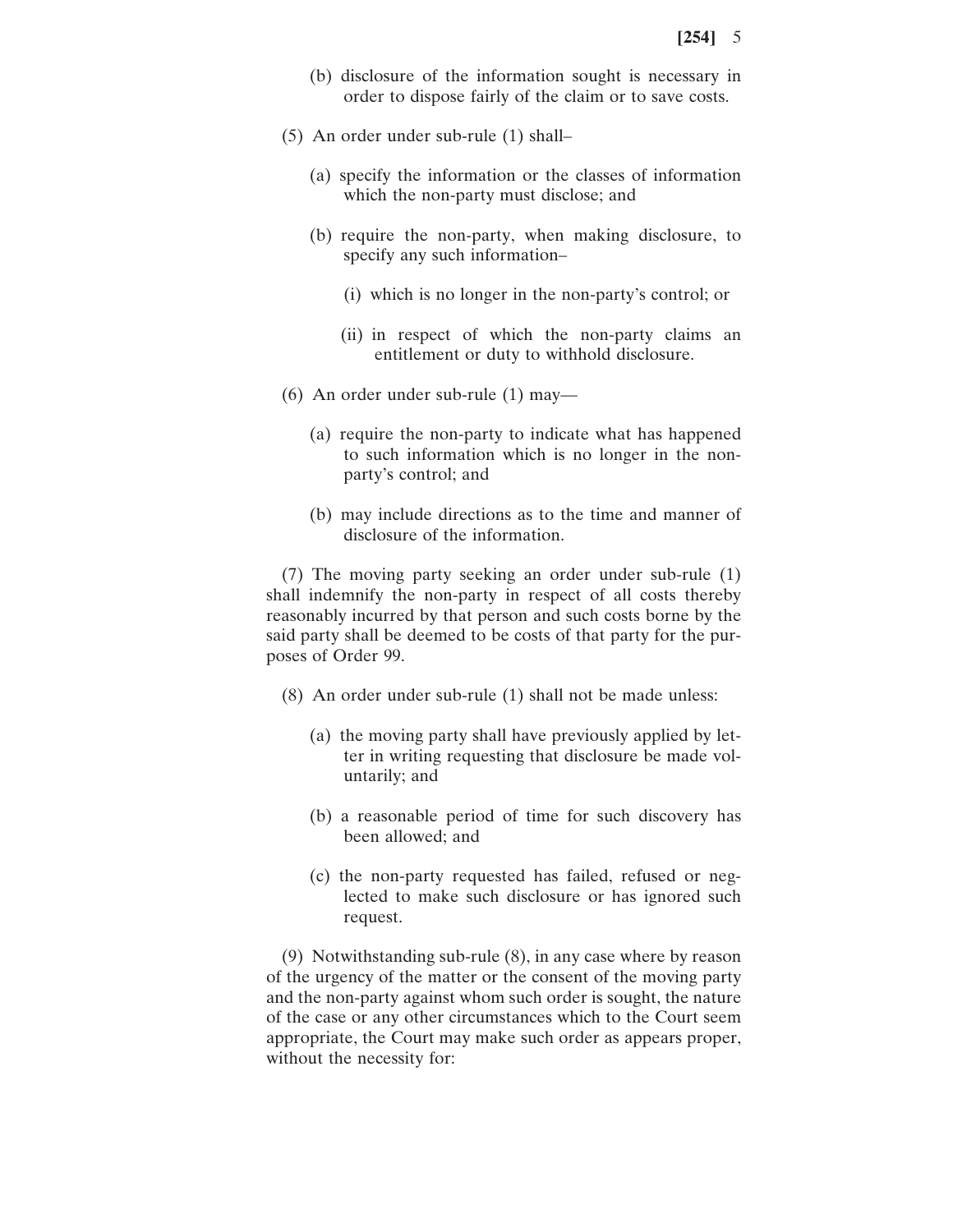- (a) the prior application in writing mentioned in sub-rule (8), or
- (b) the issue and service of the notice of motion mentioned in sub-rule (1), provided that in any such case, a non-party affected who has not been heard by the Court before the making of such order may apply to the Court by motion on notice to the moving party to set aside or vary such order.";
- (iv) by the substitution for the caption preceding rule 1 of Order 36 of the following caption:
	- "I. Place, mode and sequence of trial"
- (v) by the substitution for rule 9 of Order 36 of the following rule:

"9. (1) Subject to the provisions of the preceding rules of this Order, the Court may in any cause or matter, at any time or from time to time order:

- (a) that different questions of fact arising therein be tried by different modes of trial;
- (b) that one or more questions of fact be tried before the others;
- (c) that one or more issues of fact be tried before any other or others.

(2) Subject to the provisions of the preceding rules of this Order, the Judge chairing any case management conference or pre-trial conference (each within the meaning of Order 63A, Order 63B or, as the case may be, Order 63C) or the trial Judge may in any cause or matter:

- (a) which is listed for trial in the Commercial List or which is required to be heard in the Competition List, or
- (b) in which an order may be made under Order 63C, rule 4,

make an order:

(i) directing that the trial be conducted in particular stages (in this rule, "modules") and determining the questions, issues or set of questions or issues of fact, or of fact and law, to be the subject of each or any module, and the sequence in which particular modules shall be tried;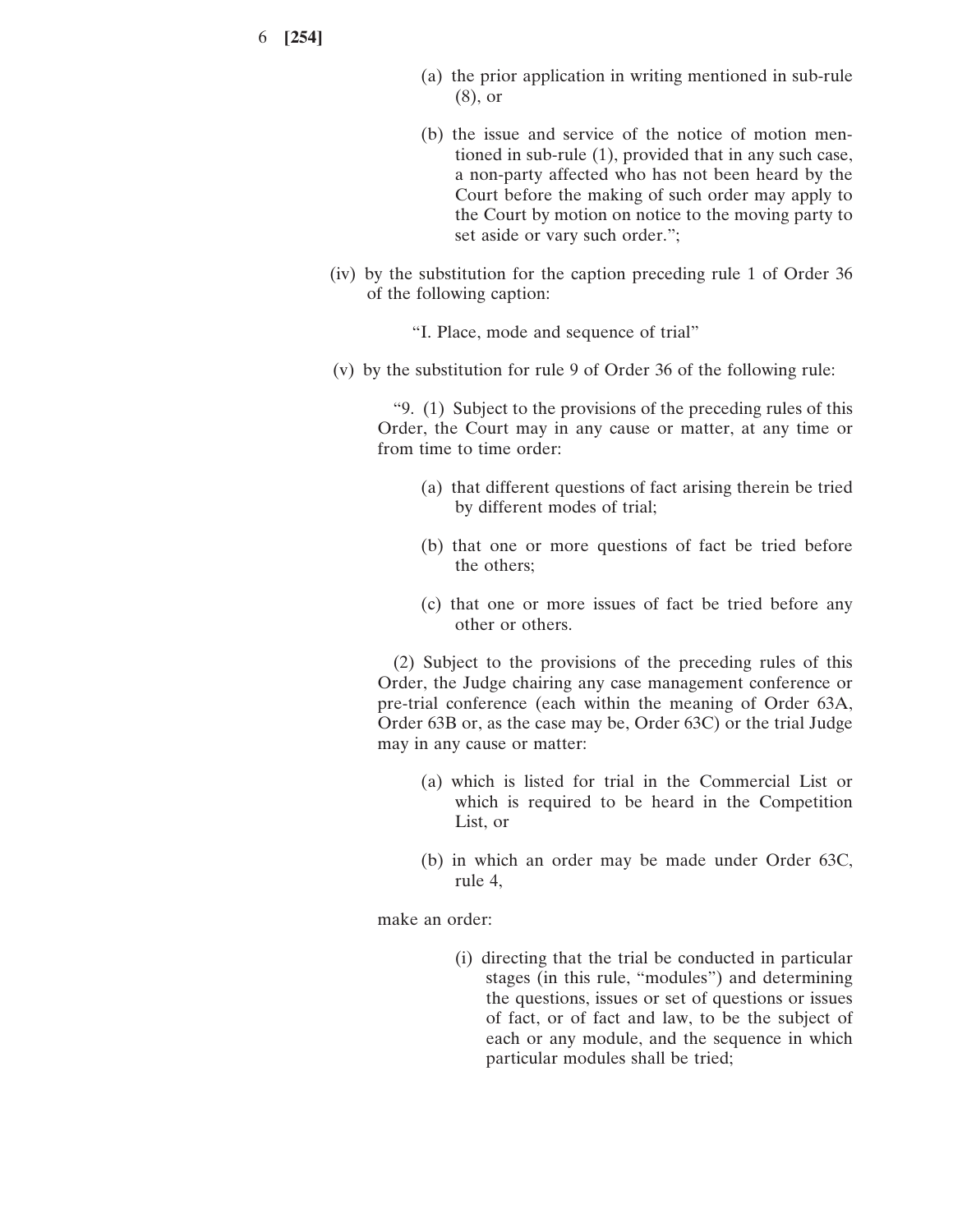- (ii) specifying the nature of the evidence, or the witnesses, including expert witnesses, required to enable the Court to determine the questions or issues arising in each or any module;
- (iii) directing the exchange and filing in Court, either in advance of each or any module or following the conclusion of the module concerned, of written submissions on the questions or issues of law arising in that module.

(3) Where a trial is being conducted in accordance with an order made under sub-rule (2), the provisions of these Rules which relate to management of time at trial, expert evidence and preparation for trial (including Parts VI and XI of this Order; rules 14 to 22 inclusive of Order 63A; rules 13 to 21 inclusive of Order 63B, and rules 6 to 16 inclusive of Order 63C) shall, unless the Judge otherwise orders, apply to each module as if it were a separate trial";

(vi) by the substitution for rules 41 and 42 and the caption preceding rule 43 of Order 36 of the following rules and caption:

### "V. Trials with assessors

41. (1) The Court may, on the application of a party or of its own motion and having heard the parties, appoint a person to assist the court in understanding or clarifying a matter, or evidence in relation to a matter, in respect of which that person (in this rule referred to as an "assessor") has skill and experience.

(2) Trials with assessors appointed in accordance with this rule, Order 63B, rule 23 or Order 64, rule 43, shall take place in such manner and upon such terms as the Court shall direct.

(3) The Court may appoint an assessor nominated by the parties or nominated by the Court (having heard the parties), and on such terms as to the payment of the fees of the assessor and otherwise as the Court may direct.

(4) The fees to be paid to an assessor shall be determined by the Court, having heard the parties, in such amount or by such measure as the Court considers reasonable, and shall form part of the costs of the proceedings.

- (5) The Court may order any party:
	- (a) to pay to the assessor, or
	- (b) to deposit with the Accountant on account of fees to become payable to the assessor,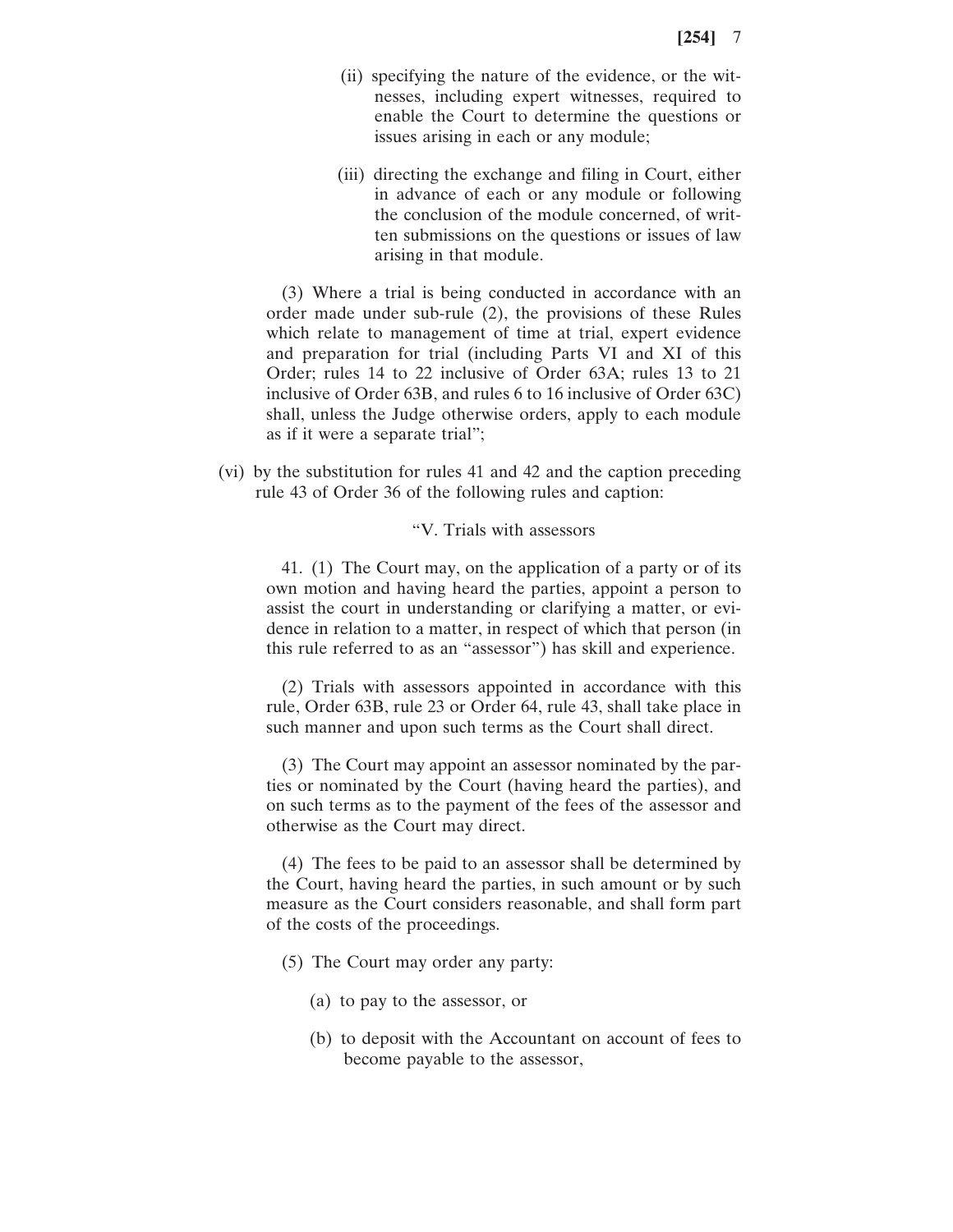a specified sum in respect of or on account of an assessor's fees and, where the Court so orders, the assessor shall not be required to act until the said sum has been paid or, as the case may be, deposited.

(6) An assessor appointed in accordance with this rule, Order 63B, rule 23 or Order 64 rule 43 shall take such part in the proceedings as the Court may direct and in particular the Court may direct an assessor to—

- (a) prepare a report for the Court on any matter at issue in the proceedings; and
- (b) attend the whole or any part of the trial to advise the Court on any such matter and be available thereafter to assist the Court as aforesaid.

(7) Where an assessor prepares a report for the Court before the trial has begun—

- (a) the Court shall cause a copy of the report to be sent to each of the parties; and
- (b) any party may use that report at the trial.

(8) Where an assessor provides advice or other information to the Court, the Court shall inform the parties of such advice or information and afford each of them an opportunity to make submissions in respect of it.

# VI. Management of time at trial

42. (1) The Court or an officer of the Court may require any party to proceedings to provide a reasoned estimate of the time likely to be spent in the trial of the proceedings, including a list of the witnesses intended to be called by that party and an estimated time for the examination or cross-examination (as the case may be) of each witness intended to be called by that party or by any other party.

(2) The trial of proceedings shall, as regards the time available for any step or element, be under the control and management of the trial Judge, and the trial Judge may, from time to time, make such orders and give such directions as are expedient for the efficient conduct of the trial consistently with the interests of justice.

- (3) The trial Judge may:
	- (a) having regard to the period of time fixed for the trial, and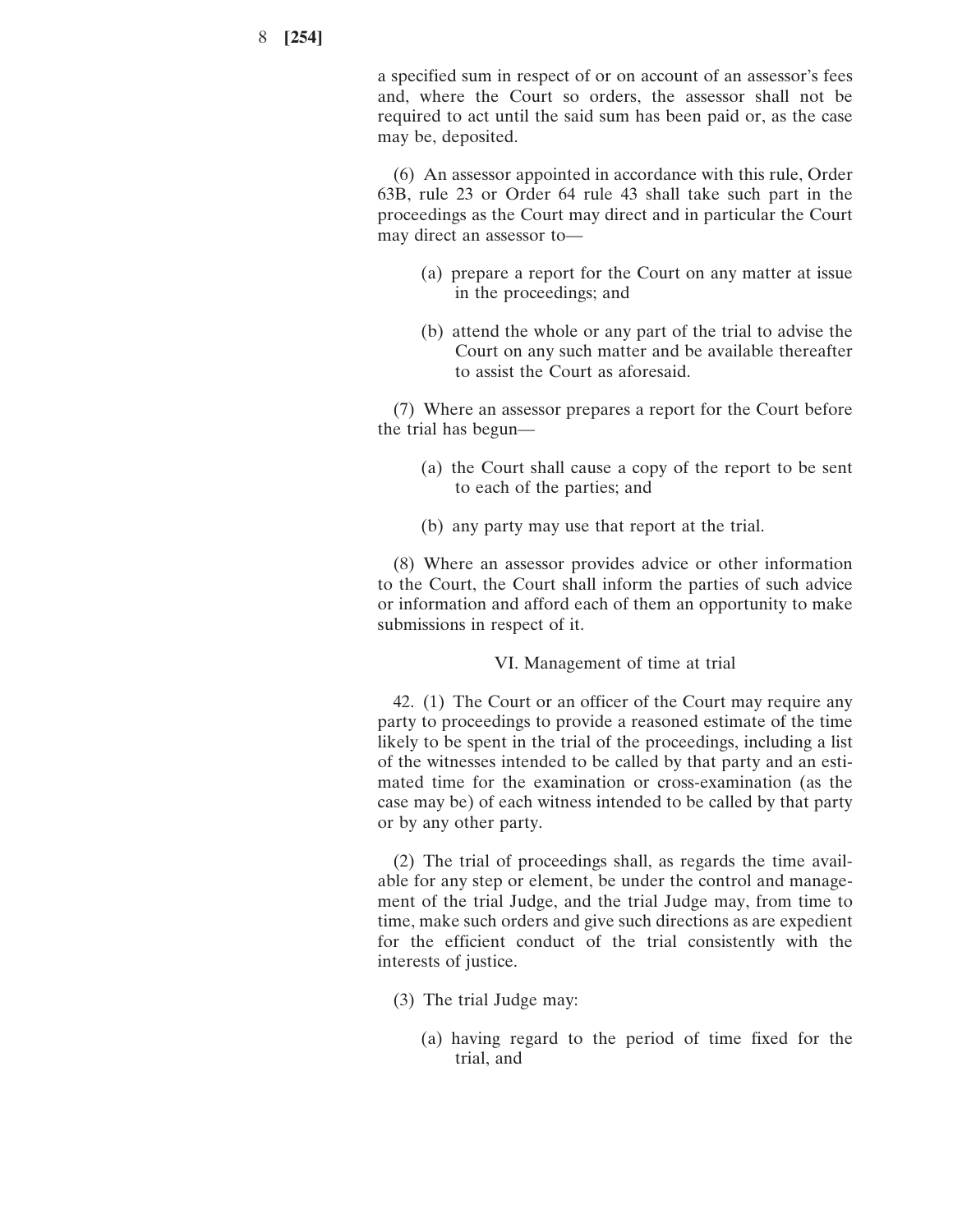- (b) having considered any materials (including any reports and summaries or statements of the evidence of any witnesses) delivered to him or her in advance of the trial in accordance with any provision of these Rules or any order or direction of the Court, and
- (c) having heard the parties,

make such orders and give such directions as are expedient for the efficient conduct of the trial consistently with the requirements of justice which may, without limitation, include:

- (I) orders fixing or limiting the amount of time allowed to each party for opening and closing the case (including, subject to paragraph (II)(d), the making of oral submissions on points or issues of law) and for examining and cross-examining each witness, which may include an order allowing each party an amount of time (out of the total time set aside for the trial of the proceedings) for its presentation of its case, which may be used in opening the case, in closing the case, in examining in chief or in re-examining any witness called by that party, and in cross-examining any witnesses called by any other party, and
- (II) directions:
	- (a) as to the issues on which the Court requires evidence;
	- (b) as to the nature of the evidence required to enable such issues to be determined;
	- (c) as to the manner in which such evidence is to be put before the Court;
	- (d) where written submissions on points or issues of law have been lodged in advance of the trial, as to whether the Judge shall require any oral submissions on points or issues of law in addition to those written submissions, or
	- (e) requiring the parties or any party at any stage of the trial to identify the issues which arise or remain for determination by the Court and the questions which the Court is required to decide in order to determine each such issue.

(4) For the purposes of considering the making of an order under sub-rule (3) or otherwise, the trial Judge may require counsel for each party (or a party, if appearing in person) to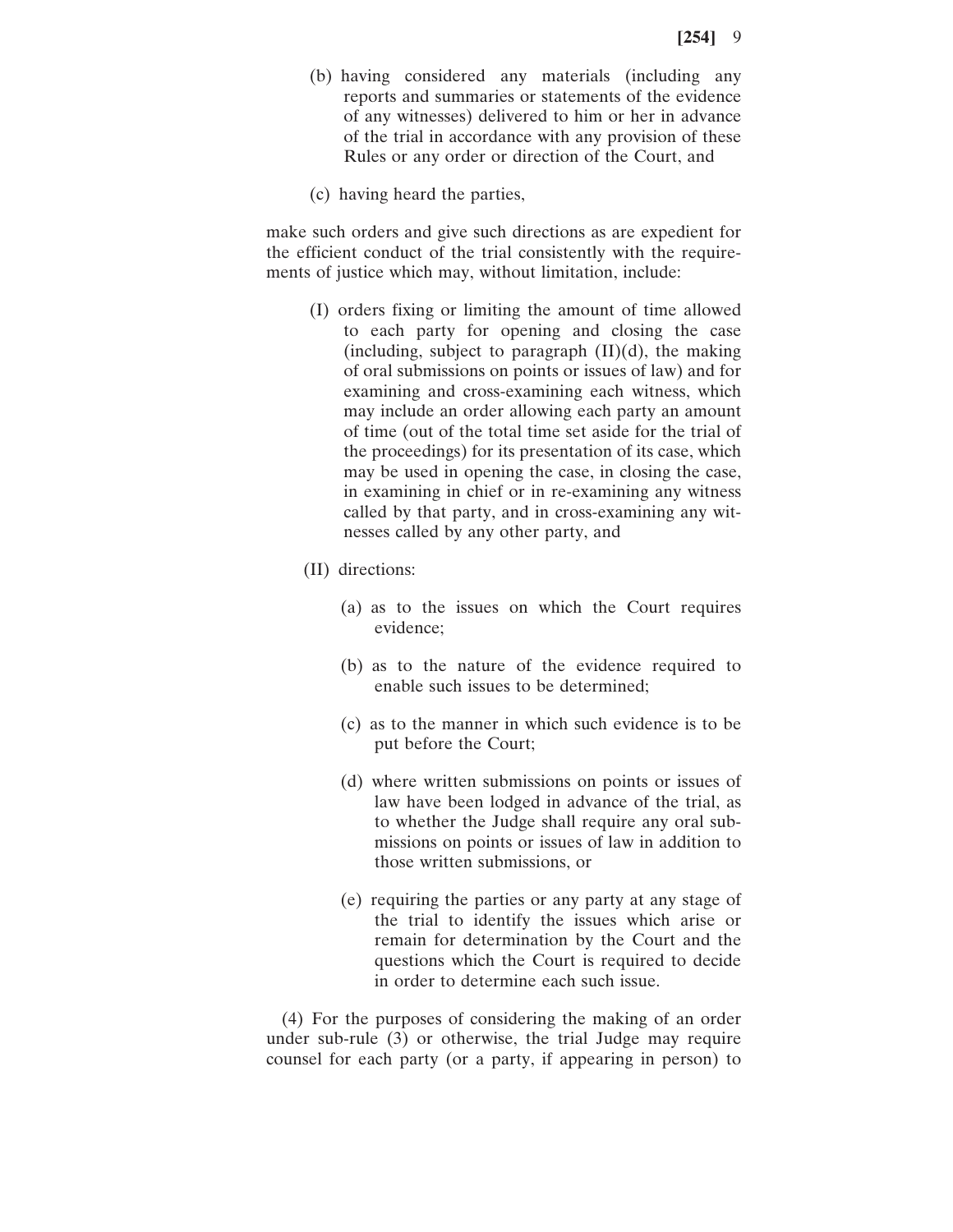indicate how much time is required by that party to be taken in the examination or cross-examination of each witness, or in any other step in the trial.

(5) The trial Judge may, having regard to any order or direction given in accordance with sub-rule (3), allow the time proposed by any party, or may allow such other period of time as the Court considers is consistent with the efficient conduct of the trial and with the requirements of justice.

(6) The re-examination of witnesses shall be limited to new matters that were raised for the first time on cross-examination and shall be concise.

(7) A party shall avoid duplicating the same evidence by different witnesses, save where such duplication is necessary for the just determination of the proceedings.

(8) Without prejudice to any other powers conferred on the Court by Order 99, in any case in which the Court is satisfied that the evidence of a witness called by a party was (in whole or in part):

- (a) unnecessary for the determination of any question or issue arising in the proceedings, or
- (b) merely duplicative of the evidence given by another witness called by that party,

the Court may:

- (i) make an order disallowing (in whole or in part) recovery by a party of the expenses of the witness concerned or the costs occasioned by calling the evidence of the witness concerned, or
- (ii) order the payment by that party (in whole or in part) of the costs occasioned to any other party by the calling of the witness concerned, provided that no such order shall be made where the Court is satisfied that any duplication of evidence was necessary for the just determination of the proceedings.

VII. Reference to Master as to damages"

(vii) by the insertion, immediately following rule 54 of Order 39 of the following captions and rules: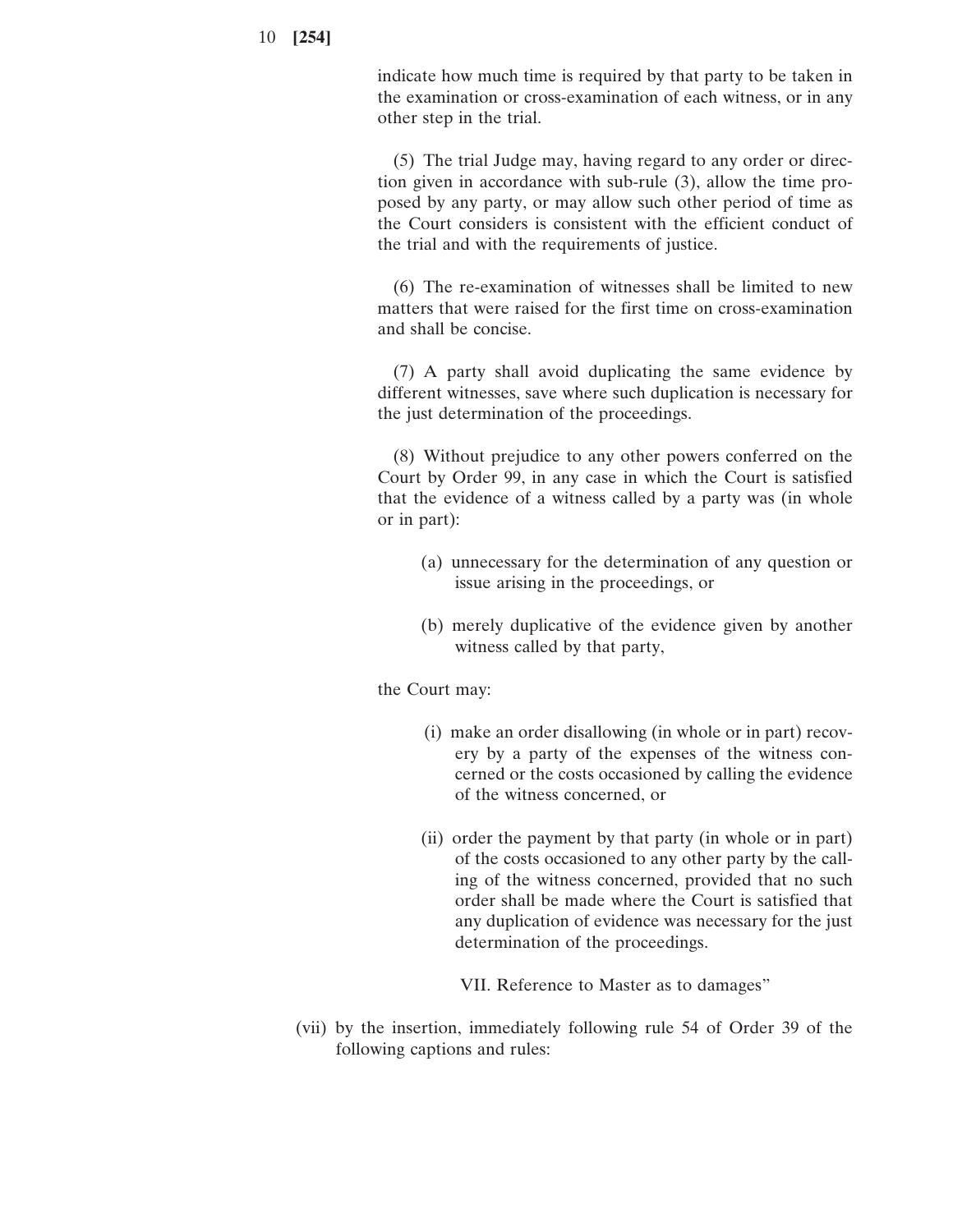#### "X. Evidence by video link or other means

55. (1) Where the Court directs in accordance with section 26 of the Civil Law (Miscellaneous Provisions) Act 2008 that a party may participate in the trial of proceedings, or that a witness may give evidence, whether from within or outside the State, through a live video link or by other means, the Court shall give such further directions as to the participation or evidence as are necessary for the efficient conduct of the trial consistently with the requirements of justice.

(2) Evidence given in accordance with sub-rule (1) shall be recorded electronically or otherwise as the Court directs.

### XI. Expert Evidence

- 56. (1) Rules 59 to 61 inclusive apply to proceedings:
	- (a) which is listed for trial in the Commercial List or which is required to be heard in the Competition List, or
	- (b) in which an order may be made under Order 63C, rule 4.
- (2) In this rule and rules 57 to 61 inclusive:

reference to a "case management conference" or a "pre-trial conference" is a reference to such a conference fixed in accordance with the provisions of Order 63A, Order 63B, or as the case may be, Order 63C;

the "evidence" of an expert witness includes testimony as to fact and the expression of any opinion;

"expert" means an expert witness.

57. (1) It is the duty of an expert to assist the Court as to matters within his or her field of expertise. This duty overrides any obligation to any party paying the fee of the expert.

(2) Every report of an expert delivered pursuant to these Rules or to any order or direction of the Court shall:

- (a) contain a statement acknowledging the duty mentioned in sub-rule (1);
- (b) disclose any financial or economic interest of the expert, or of any person connected with the expert, in any business or economic activity of the party retaining that expert, including any sponsorship of or contribution to any research of the expert or of any University, institution or other body with which the expert was, is or will be connected, other than any fee agreed for the preparation by the expert of the report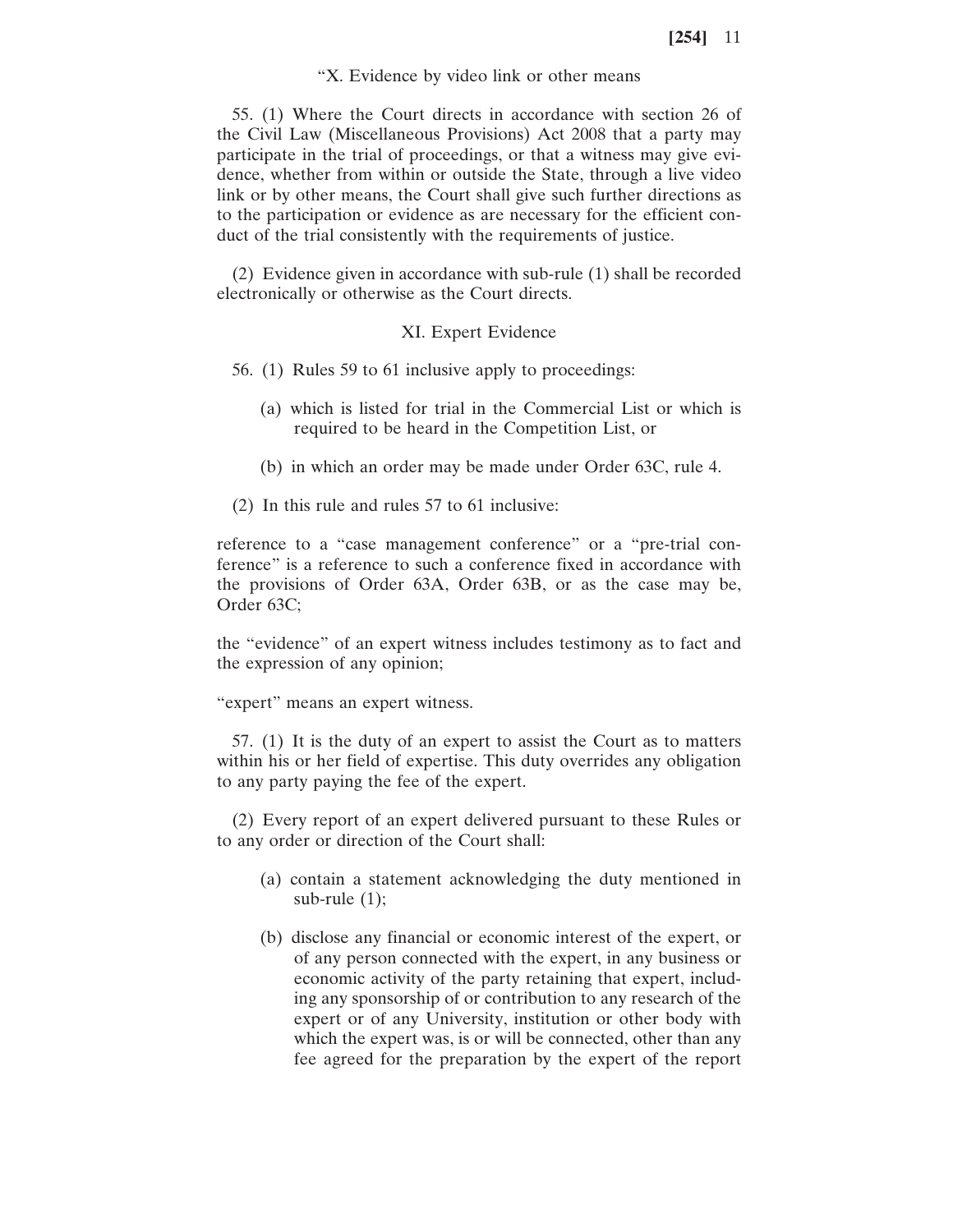provided or to be provided in the proceedings concerned and any fee and expenses due in connection with the participation of the expert in the proceedings concerned.

58. (1) Expert evidence shall be restricted to that which is reasonably required to enable the Court to determine the proceedings.

- (2) A Judge may—
	- (a) of his own motion and after hearing the parties, or
	- (b) on the application of a party by motion on notice to the other party or parties,

make any of the following orders or give any of the following directions as to expert evidence:

- (i) requiring each party intending or proposing to offer expert evidence to identify–
	- (a) the field in which expert evidence is required; and
	- (b) where practicable, the name of the proposed expert;
- (ii) determining the fields of expertise in which, or the proposed experts by whom, evidence may be given at trial;
- (iii) fixing the time or times at which a report setting out the key elements of the of the evidence of each expert intended or proposed to be offered by each party shall be delivered to each other party concerned or exchanged and in default of such order being made, the provisions of sub-rules (1) to (5) inclusive of rule 46 shall apply to every such report;
- (iv) where two or more parties (in this rule, the "relevant parties") wish to offer expert evidence on a particular issue, direct that the evidence on that issue is to be given by a single joint expert (in this rule, the "single joint expert");
- (v) where the relevant parties cannot agree who should be the single joint expert—
	- (a) select the expert from a list prepared or identified by the relevant parties; or
	- (b) direct that the expert be selected in such other manner as the Court directs;
- (vi) as to the terms on which and manner in which the single joint expert is to be instructed;
- (vii) requiring any party: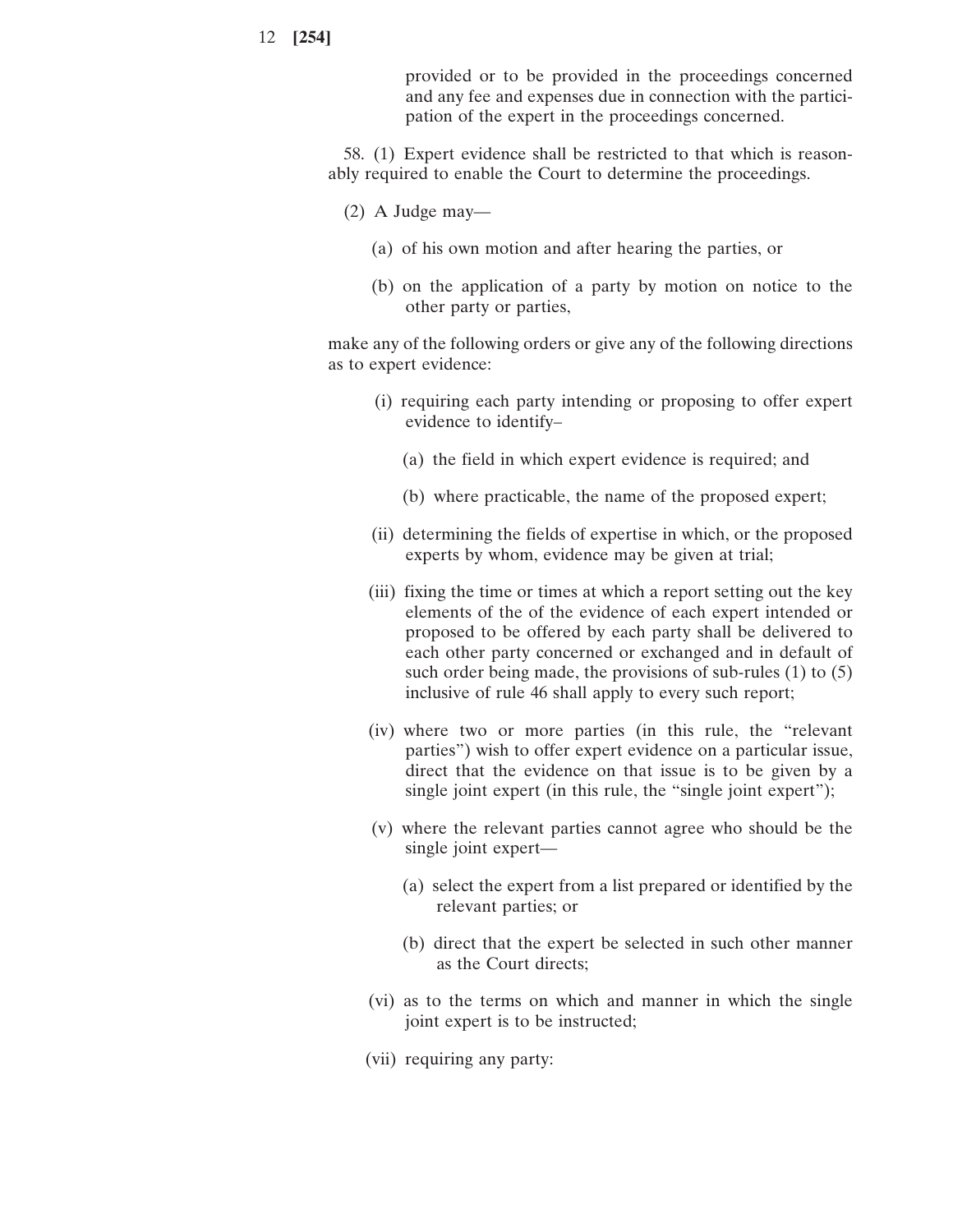- (a) to pay to the single joint expert, or
- (b) to deposit with the Accountant on account of fees to become payable to the single joint expert,

a specified sum in respect of or on account of a single joint expert's fees and, where the Court so orders, the single joint expert shall not be required to act until the said sum has been paid or, as the case may be, deposited.

(3) Save where the Court for special reason so permits, each party may offer evidence from one expert only in a particular field of expertise on a particular issue. Such permission shall not be granted unless the Court is satisfied that the evidence of an additional expert is unavoidable in order to do justice between the parties.

59. (1) A party may put a concise written question or questions concerning the content of an expert's report to—

- (a) an expert instructed by another party; or
- (b) a single joint expert appointed pursuant to agreement of the parties or pursuant to order made in accordance with rule 58(2)(iv).

(2) An expert shall not be obliged to answer any written questions put in accordance with sub-rule (1) which are disproportionate, unnecessary for the determination of any matter at issue in the proceedings or not within the expert's field of expertise. If necessary, a party or single joint expert may apply by motion on notice for a ruling on any issue arising from such written questions.

- (3) Written questions under sub-rule (1)—
	- (a) may be put once only;
	- (b) shall be put within 28 days of service of the expert's report; and
	- (c) shall be for the purpose only of clarification of the report,

unless in any case—

- (i) the Court permits otherwise, or
- (ii) the other party who has instructed the expert concerned agrees.

(4) An expert's answers to questions put in accordance with subrule (1) shall be treated as part of the expert's report.

(5) Where—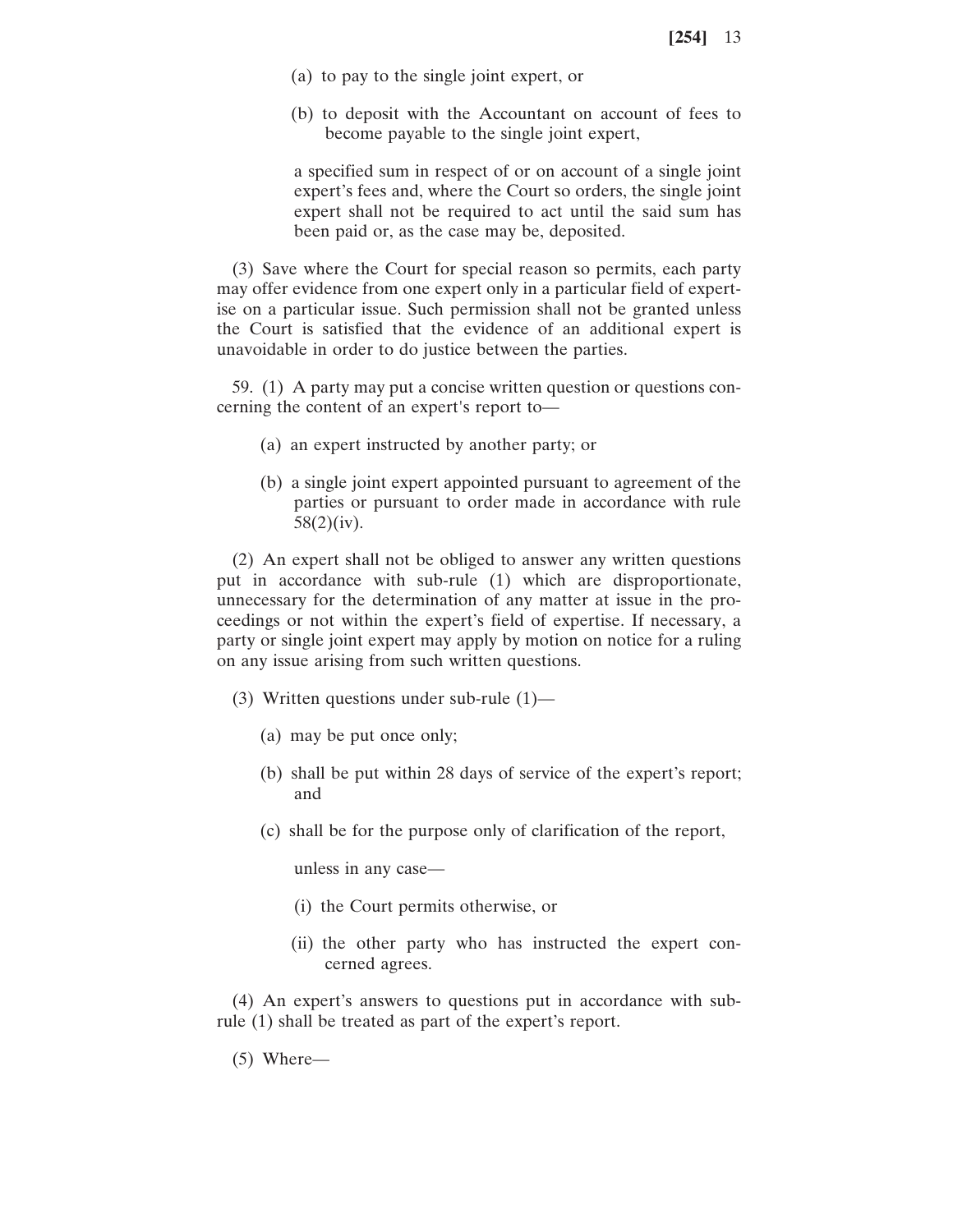- (a) a party has put a written question to an expert instructed by another party; and
- (b) the expert does not (in the absence of a ruling that he is not obliged to do so) answer that question,

the Court may make one or both of the following orders in relation to the party who instructed the expert—

- (i) that the party may not rely on any, or a specified part, of the evidence of that expert; or
- (ii) that the party may not recover any, or a specified part, of the fees and expenses of that expert from any other party.

60. Where two or more parties intend to call experts who, according to their reports as exchanged between the parties or filed in Court, may contradict each other as to evidence, then:

- (i) following application by any party by motion on notice to the Judge chairing and regulating the pre-trial conference, or of that Judge's own motion, in any case in which such a conference is to be held, or
- (ii) following application by any party by motion on notice to the trial Judge in any case, or
- (iii) where so ordered by the trial Judge, having heard the parties, in the absence of any such motion,

the Judge concerned may order that the procedure set out in rule 61 be applied where that Judge considers it necessary in the interests of justice.

61. (1) Where an order has been made under rule 60, the experts shall be required to meet privately, without the presence of any party or any legal representative of any party, and to discuss with each other their proposed evidence.

(2) Following the meeting referred to in sub-rule (1), the experts shall be required to draw up a written statement (in this rule, the "joint report") identifying such evidence as is agreed between or among them and such evidence as is not agreed. The joint report shall be lodged in Court to be furnished to the trial Judge in advance of the trial and a copy shall be provided to each of the parties.

(3) Upon a consideration of the joint report, the trial Judge may, at any appropriate stage of the trial: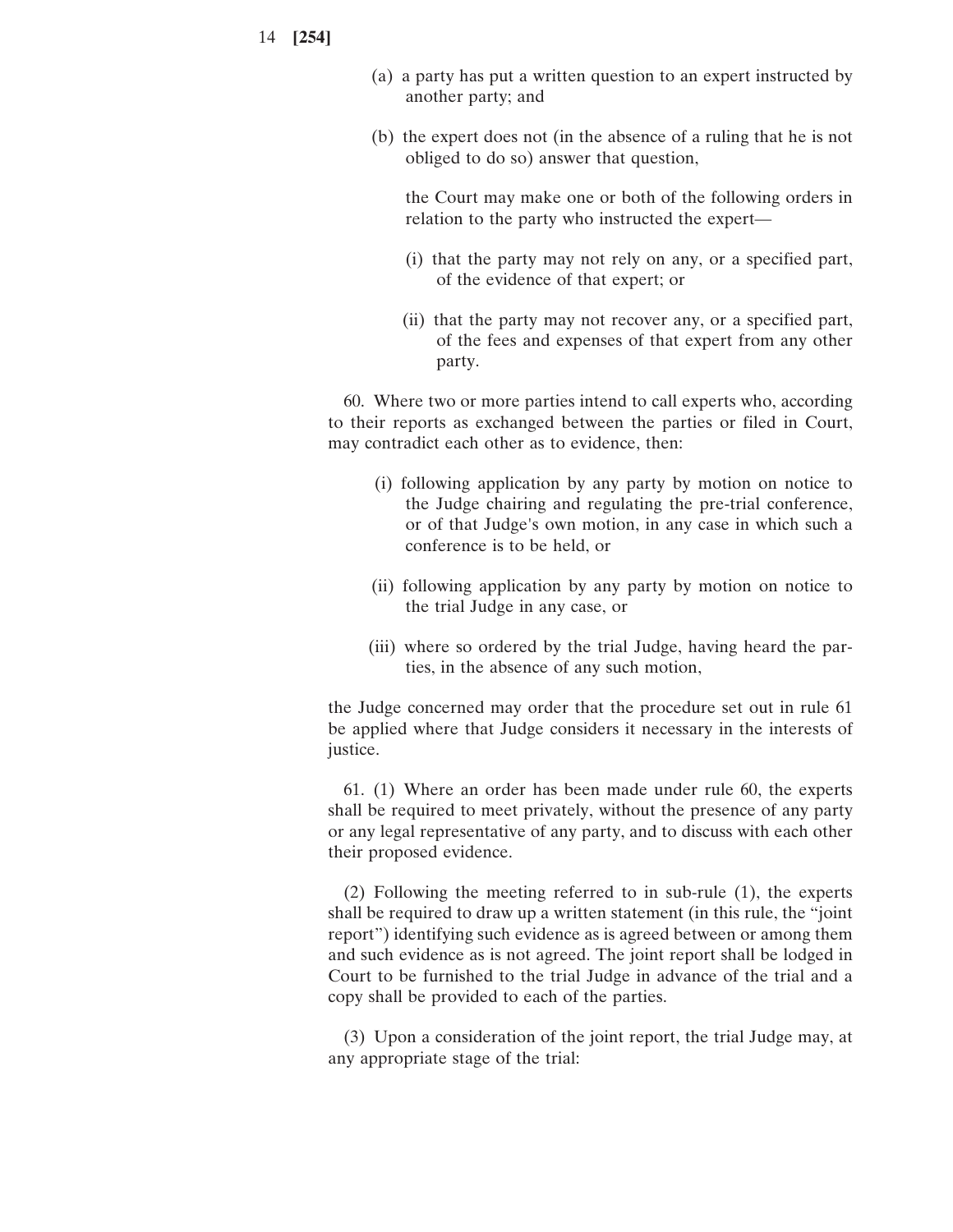- (a) require any opposing experts to be examined and crossexamined (either on the whole or on a specified part of their evidence) one after another, in such order as the trial Judge shall direct, or
- (b) apply the "debate among experts" procedure in accordance with sub-rule (4).

(4) Where the "debate among experts" procedure is applied, each of two or more contradicting experts shall be sworn in order to testify at the same time. When sworn, each expert, in such order as the trial Judge shall determine, and without being examined by, or by counsel for, any party, shall give an outline of the evidence that is agreed between or among them. The experts shall then, in such order as the trial Judge shall determine, present the evidence on which they are not agreed the one with the other or others. Following such presentation, the experts may, subject to the directions of the trial Judge in that regard, be required to debate the points which are not agreed between or among them, the one with the other or others.

(5) When the "debate among experts" in accordance with sub-rule (4) is complete, examination in chief by counsel, if deemed necessary by the trial Judge, and cross examination by counsel on such matters as the Judge directs, or if the Judge so directs, general cross examination shall be allowed, as may re-examination."